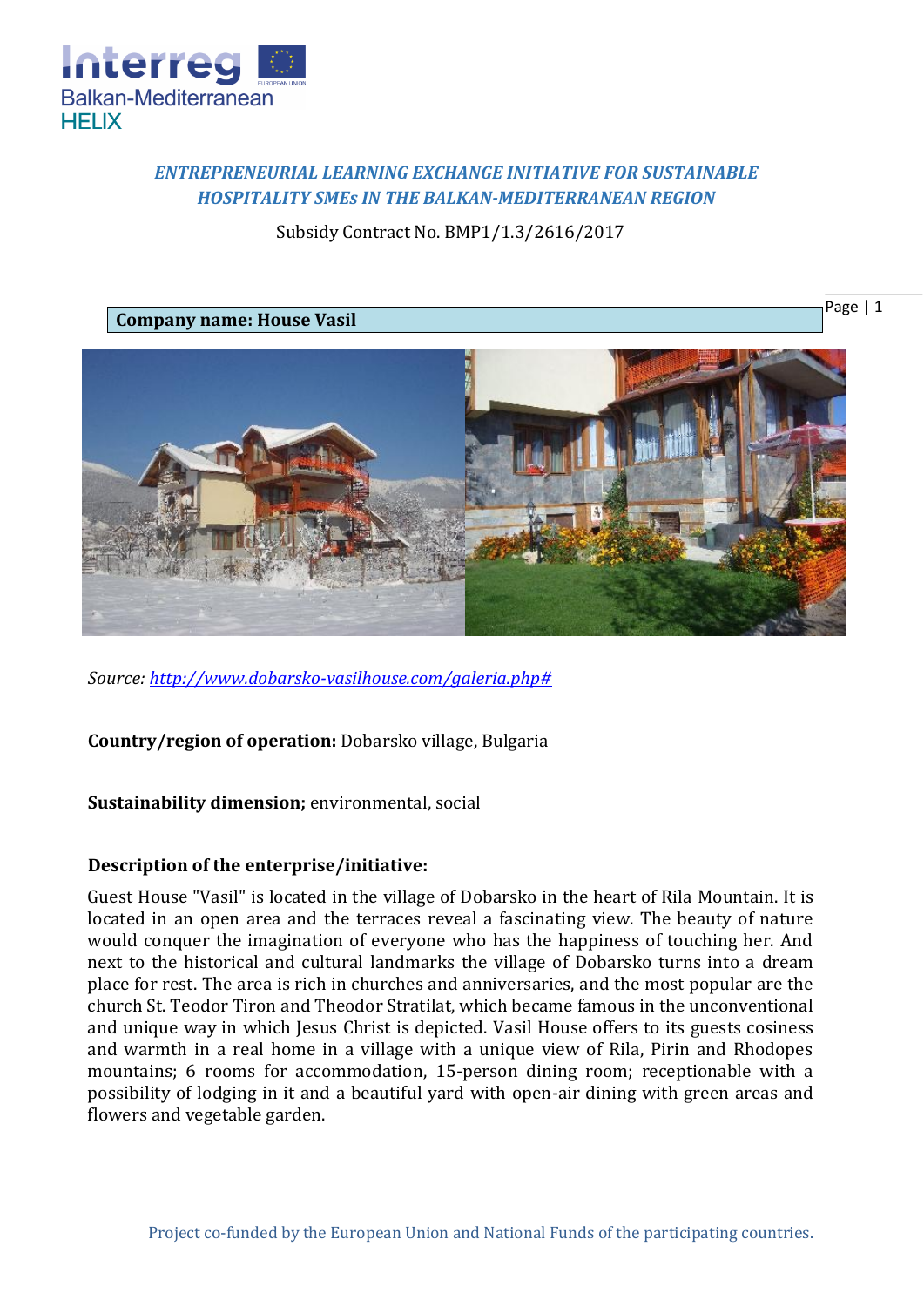

## **Social/ community impact sought:**

Creating a place for relaxation and fun in the vicinity of nature and exploring herbs, plants, animals and mushrooms, and protecting the environment.

**Stakeholders:** visitors off all age, background and nationalities

Page | 2

## **Approach applied:**

Interesting is the fact that the house is entirely built only by the owners. Even the bricks for the construction were done by the host Vasil. The owner's commitment to carpentry is the reason why all the wooden elements on the facade, all the furniture in the house and even the yard arbor have been created by him, and design ideas are the result of his wife Katia's fantasy.

## **Innovation applied:**

Folklore program of the unique Dobarski Grannies; a demonstration of knitting and the Makrame technique with the opportunity to purchase the item displayed;

### **Social impact and business results achieved:**

The hosts gladly welcome the guests, accommodate them comfortably, treat them with the traditional Dobarski beans with herbs and tell them about the village and the surroundings. Here visitors can indulge in a deserved rest and enjoy the fresh air and the beautiful scenery, walk through the forest along with the hosts, gather herbs or mushrooms, learn to knit the macaron or learn the sophistication of ecological gardening.

#### **Financial situation / sustainability of the business model:**

Conservation of nature is one of the priorities of the owners of "Vasil" House. Interesting and creative methods for dealing with waste apply Katya and Vassil, so nothing valuable is lost in the chain. Organic kitchen waste is used to naturally fertilize the soil by the mulch method and the wood ash from the fireplace is the best way to alkalize it. Guest House "Vasil" has a yard and a garden, where the hosts grow their own farm produce.

**Key success factors:** devotion, environmental protection, resource-efficiency

**Challenges and problems:** Dobarsko has all the prerequisites to develop as a tourist destination: breathtaking views, fresh air, a picturesque 25 meter waterfall - the "Strokaloto", a healing spring, two unique churches and its proximity to the resort of Bansko. Moreover, every year of the Epiphany (January 6th) in Dobarsko is held a folk festival, which determines busy periods, where there is a shortage of accommodation places in the region.